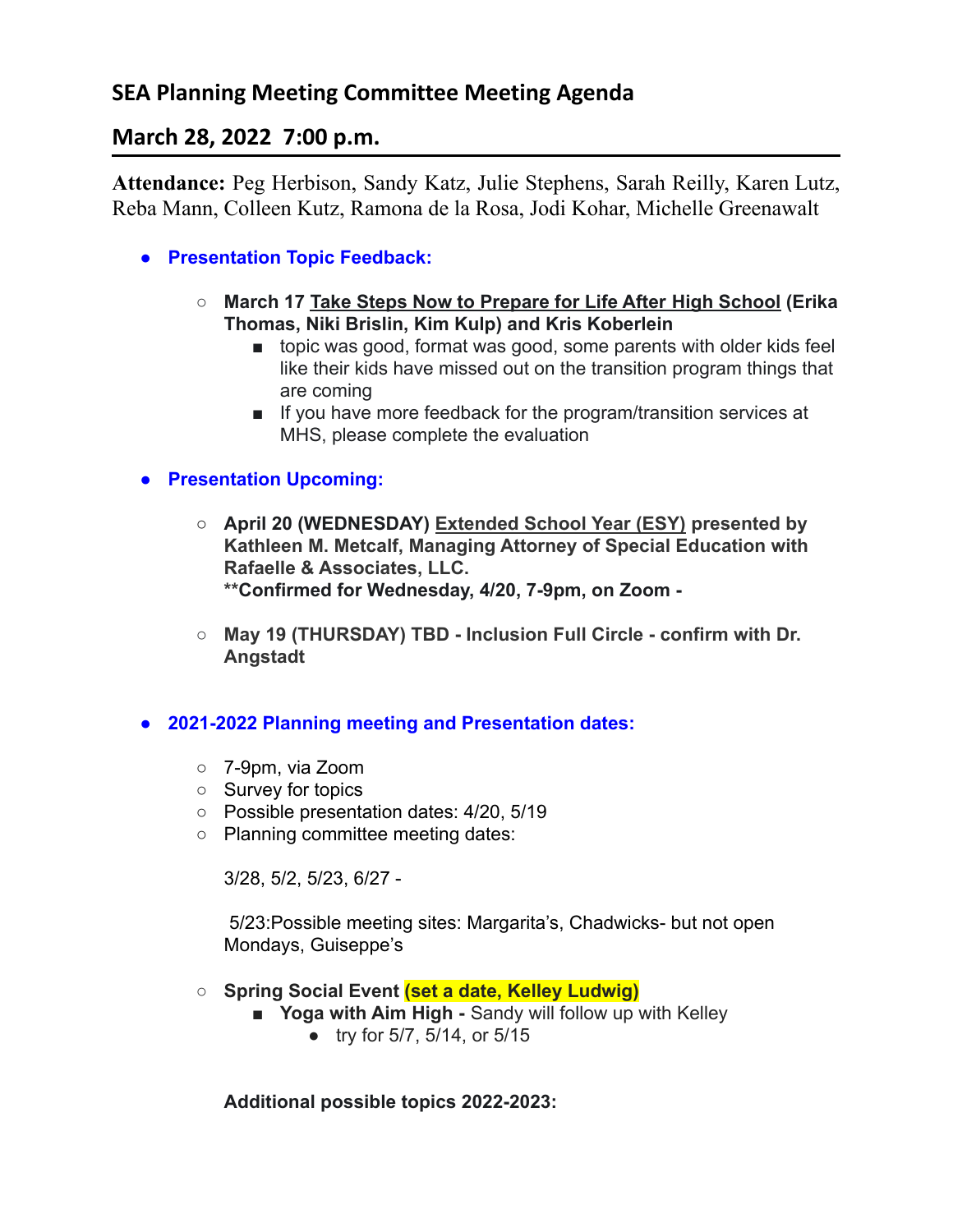- **○ OVR Early Reach-**
- **○ Transition between buildings**
- **○ Families CCAN Sara Crimm and Mara Dorff**
- **○ SS/SSDI/Waivers with Bruce H. Sham- Colleen**
- **○ Alternative treatments/therapies- possibly Theraplay speakers Peg**
- **○ Sensory integration/issues- Peg**
- **○ Wrap around services/ behavioral services**
- **○ Executive Function**
- **○ Ask the Attorneys possibly have Lily organize this again**
- **○ Think college**
- **○ Healthy Relationships for special needs- Lynn Medley might know someone or Autism Society of America or Autism Speaks - Ramona**
- **○ Digitability- Ramona**
- **○ IEP basics PEAL?**
- **○ Repeat some of the topics such as MHSTransition Program, IEP update, etc**
- **● Home and School Meeting coverage- talking points are sent out by Sandy and Peg**
	- **○ If no one at the school can attend your meeting, let the group know to see if someone else can cover it and be sure to share the talking points with the President and Corresponding Secretary**
	- **○ High school-**
		- **■ Sandy, Peg, Karen, Colleen, Ramona, Michelle, Reba**
		- **2nd Thursday alternate am and pm option to Zoom**
	- **○ Arcola-**
		- **■ Kelley, Zenia**
		- **■ 2nd Thursday alternate am and pm**
	- **○ Skyview-**
		- **■ Kelley, Jodi, Reba**
		- **■ 1st Thursday all pm option to Zoom**
	- **○ Arrowhead-**
		- **■ Zenia -pm only, Leslie**
		- **■ 1st Monday- alternate am and pm**
	- **○ Eagleville-**
		- **■ Jodi, Sarah**
		- **■ 2nd Wednesday- alternate am and pm**
	- **○ Woodland**
		- **■ 1st Wednesday- all pm**
	- **○ Worcester-**
		- **■ Julie**
		- **■ 1st Wednesday all pm Zoom**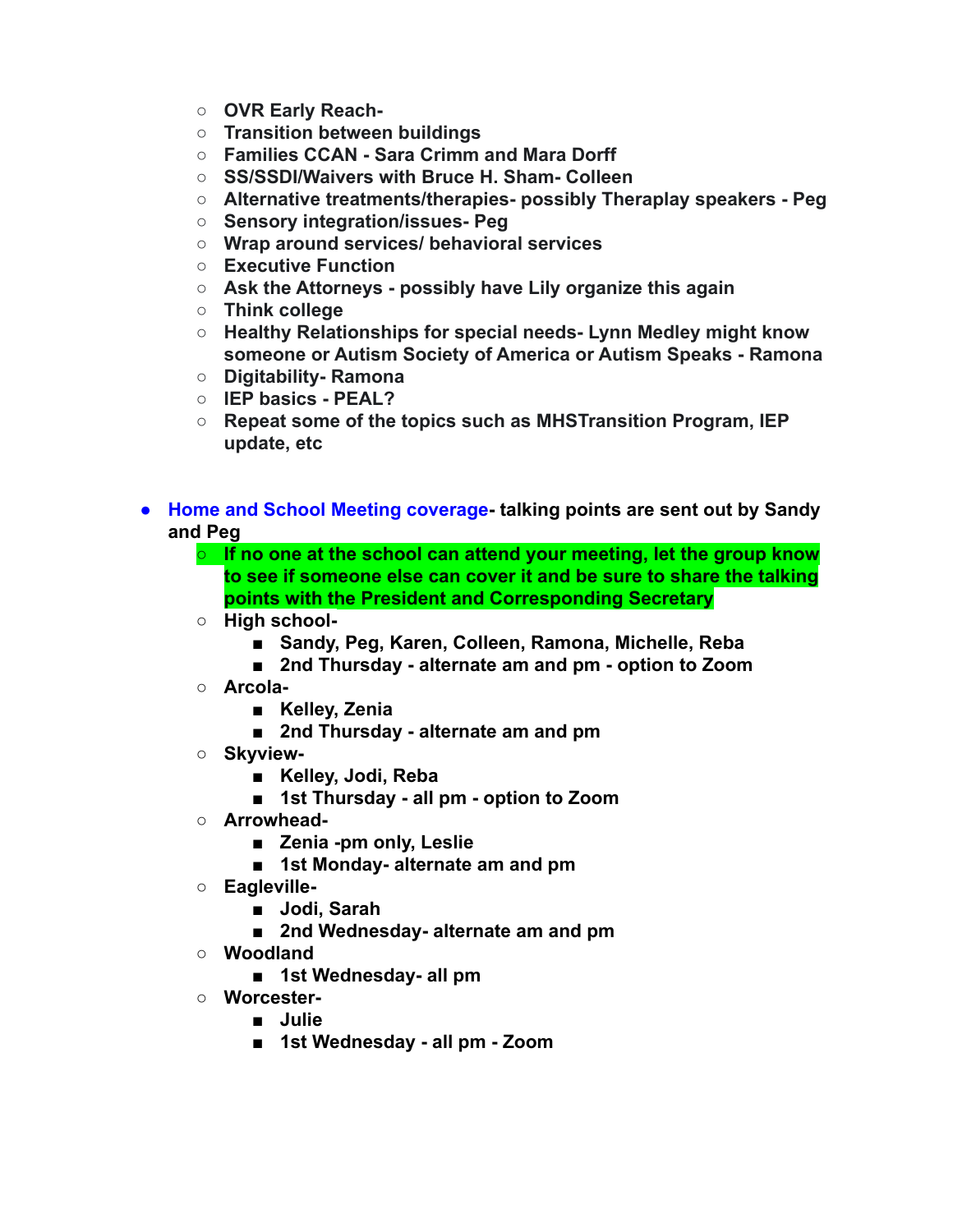# **Updates:**

- **● Best Buddies**
	- **○ Graduation (6/9/22) ideas**
		- **-** purple Best Buddies graduation sash for seniors
		- # of graduating Special Education seniors
	- **○ Arcola best buddies?**
	- **○ Best Buddy walk May date?**
- **● Special Olympics Day May 26 Souderton**
- **● Unified Sports Track & Field Update -**
	- **○ First Meet, Tuesday, April 5 @ Pottsgrove**
	- **○ Home Meet, Tuesday, April 26 @ Methacton**
	- **○ Last Meet, TBD**
	- **○ Pizza Kit Fundraiser \$600**
- **● Post Prom Sensory Hour**

#### **SENSORY FRIENDLY HOUR OFFERED BY POST PROM COMMITTEE FOR JUNIORS AND SENIORS**

**The Post Prom committee is offering a "sensory friendly" hour (9:30 - 10:30 p.m.) for juniors and seniors who would like to attend post prom but would be too overwhelmed attending during regular hours due to noise, lights, people. They would be welcome to stay as long as they like. We open up the event to the rest of the students at 10:30 pm. All students need to be registered to attend. You can find the registration form on the high school post prom web page [www.methacton.org/postprom.](https://l.facebook.com/l.php?u=http%3A%2F%2Fwww.methacton.org%2Fpostprom%3Ffbclid%3DIwAR2FC8KHbJ6USYoFJiV0_QO4ex_rmTQMI__t5_3kIJ_bI2KJtkBmgLF8khY&h=AT0w4nGG2QcXlfKuhKdHi6O_zZtxFR59dckUe4Y3krs9D2hd2-vdsucIMwFOybUqkL0TLZNksAdGUkzPTiWh-QaKAx0_OKc2iMbupTucxUJHLC63i5iOD-jy1WkQMDrvDKHbRgDu0g&__tn__=-UK-R&c[0]=AT1mhBTMcZxqvlKWG0H51day7NKas_VOGBk2kgk8gzs_7dTc9ljOkqf_GWJPPI8F9WFOaUPD9plGEMEjbTcT2Rahkla1oIujby_A4cYKDwPFQstB9YazIFs05l8xo1coqK0J7d28-q2epHjirqTty_uExHhFleAjdfb3T49ahZWqVpc) Please indicate that your student has special needs by checking the appropriate box on the form.**

**Parents/caregivers/PCAs are also welcome to attend with their students. Once your student's registration is received, you will be emailed with more details about the evening. You can contact Tara Thomas at methactonppregister@gmail.com with any questions.**

## **Budget:** Michelle, Treasurer

- Our SEA balance is \$2,446
- PA Inclusion Collective \$300
- MCC/H & S Donation Request Letter Michelle, Peg and Sandy-Michelle has started working on it and will send it to Peg and Sandy- will try to get it to Katie at MCC soon

# **Fundraiser Ideas:**